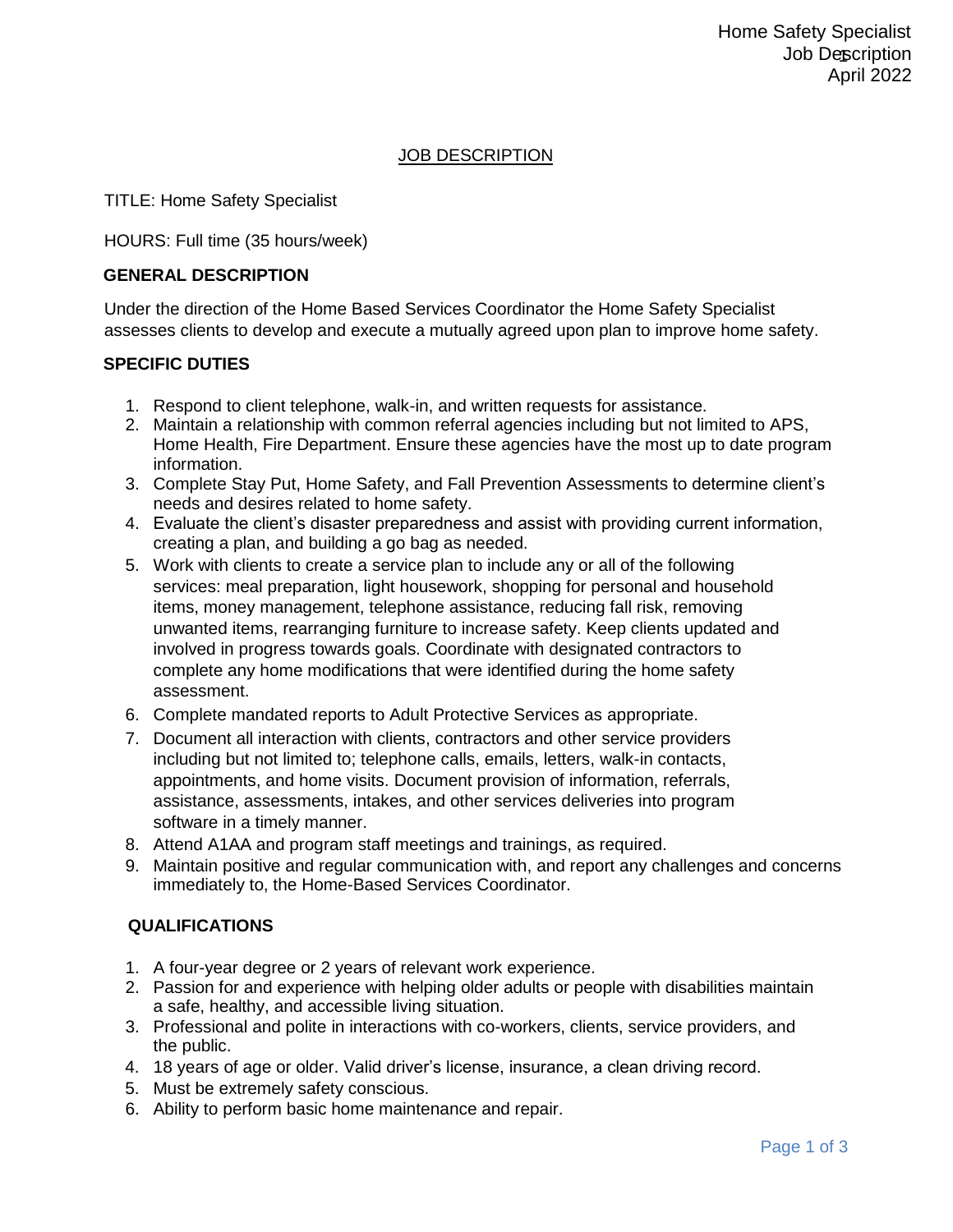# **KNOWLEDGE AND ABILITIES REQUIRED**

- 1. A thorough and current knowledge of older adult and caregiver support services, benefits, programs, and activities.
- 2. Sensitivity, understanding, and non-judgmental attitude towards older adults and people with disabilities who are coping with challenges and making decisions about the last years of their lives.
- 3. Knowledge of the aging process and its impact, dementia, physical disabilities related to aging, disease, or injury, obsessive-compulsive disorders, and community services and resources for older adults, people with disabilities and caregivers. Knowledge of resources related to the disposal of unwanted property via sale, donation, recycling, etc.
- 4. Ability to organize client's personal items and property quickly and efficiently while respecting their choices and following their wishes.
- 5. Excellent oral communication skills, including the ability to communicate with older adults and their caregivers/families.
- 6. Excellent planning, prioritizing and organizational skills, attention to detail, and ability to meet deadlines.
- 7. Ability to consistently exercise good judgment to analyze and solve problems.
- 8. Ability to function as a cooperative, fun and flexible team member and relate to people of diverse backgrounds.
- 9. Ability to work independently while adhering to Agency policies and Guidelines, and checking in when appropriate.
- 10. Understand role as mandated reporter of elder and dependent adult abuse.
- 11. Ability to make safety a priority while meeting service and client expectations.
- 12. Willingness to improve skills and knowledge.

## **PHYSICAL REQUIREMENTS:**

The physical requirements described here are representative of those that must be met by an employee to successfully perform the essential functions of this job. Reasonable accommodations may be made to enable individuals with disabilities to perform the essential functions.

Essential Physical Requirements:

- Pleasant and clearly understandable telephone voice.
- Ability to stand on your feet for 2 to 3 hours at a time.
- Ability to kneel, squat, bend, or stoop.
- Ability to independently and safely lift and move up to 40 lbs. without assistance.
- Ability to know when NOT to lift something and ask for help.
- Ability to operate computers and other equipment in the office necessary to the position.
- Sufficient mobility to travel throughout the service areas and enter client homes.